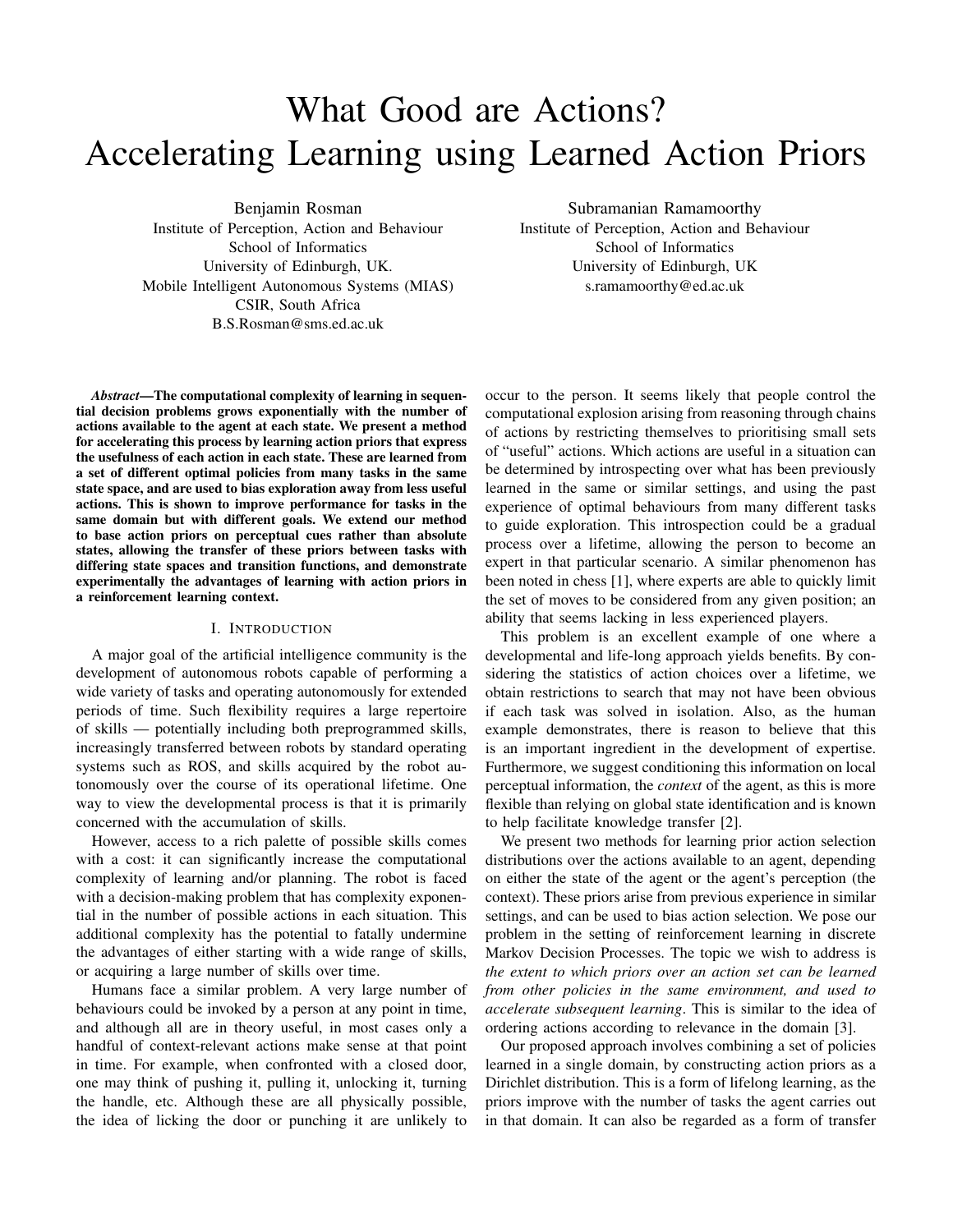learning [4] because these priors are learned from previous policies, although we are interested in transferring preferences, rather than the policies themselves.

The first method we present conditions the action priors on the state, and the second has them conditioned on the observations of the agent. This allows us to pool the priors from different, yet perceptually similar states to enable faster learning, and allows for priors to be transferred to different domains with different state spaces. Grounding the action priors in perception provides the learning agent with the ability to perform fast look-ups from any known or unknown location, to determine base preferences for action selection. Indeed, this approach is compatible with more sophisticated spatial knowledge representations [5], [6], in that richer observations provide more structure in which to embed these priors.

We demonstrate the advantages of using action priors in a navigation maze experiment, where we show that exploration using action priors in the reinforcement learning paradigm provides significant improvements in convergence speed compared to the standard approach of using uniform priors.

# II. PRELIMINARIES

In keeping with the standard formalism of reinforcement learning, we assume an environment specified by a Markov Decision Process (MDP). An MDP is defined as a tuple  $(S, A, T, R, \gamma)$ , where S is a finite set of states, A is a finite set of actions which can be taken by the agent,  $T$ :  $S \times A \times S \rightarrow [0, 1]$  is the state transition function where  $T(s, a, s')$  gives the probability of transitioning from state s to state s' after taking action a,  $R : S \times A \times S \rightarrow \mathcal{R}$  is the reward function, where  $R(s, a, s')$  is the reward received by the agent when transitioning from state  $s$  to  $s'$  with action a, and  $\gamma \in [0, 1]$  is a discount factor. As T is a probability function,  $\sum_{s' \in S} T(s, a, s') = 1, \forall a \in A, \forall s \in S$ .

A Markovian policy  $\pi : S \times A \rightarrow [0,1]$  for an MDP is a mapping from states to actions. The return, or utility, generated from an episode of running the policy  $\pi$  is the accumulated discounted reward  $U^{\pi} = \sum_{k} \gamma^{k} r_{k}$ , for  $r_{k}$  being the reward received at step  $k$ . The goal of reinforcement learning is to learn an optimal policy  $\pi^* = \arg \max_{\pi} U^{\pi}$  which maximises the total expected return of an MDP, where typically  $T$  and  $R$  are unknown.

Many approaches to learning an optimal policy involve learning the value function  $Q^{\pi}(s, a)$ , giving the expected return from selecting action  $a$  in state  $s$  and thereafter following the policy  $\pi$ , and then using this to improve the policy.

# III. LEARNING PRIORS OVER ACTION SELECTION

We define a domain by the tuple  $D = (S, A, T, \gamma)$ , and a task as the MDP  $M = (D, R)$  such that the state set, action set and transition functions are fixed for the whole domain, and each task varies only in the reward function. Given an arbitrary set of tasks  $\mathcal{M} = \{M\}$  and their corresponding optimal policies  $\Pi = {\pi_M^*}$ , we wish to learn for each state  $s \in S$  a distribution  $\theta_s(A)$  over the action set, representing the probability of each action in A being used in an optimal policy in the state s, aggregated over tasks. This is then used to prioritise the actions in each state.

To provide an intuition into how this distribution represents action "usefulness", we say that an action  $a_1$  is more useful than an action  $a_2$  in a state s, if  $a_1$  is used in s by more optimal policies than  $a_2$ . The setting in which we study the phenomenon of accelerated learning in a lifelong sense is that the tasks seen so far are sampled from a distribution of all possible tasks, and are representative of that task space. By studying the optimal policies that arise from multiple tasks in the same domain, we hope to learn about the structure of the underlying domain.

#### *A. Combining Policies*

Consider the setting in which the agent has prolonged experience in the domain D. This means the agent has had to solve a set of tasks in  $D$ , and we use the set of optimal Q-functions to extract the action priors as a form of structural information about the domain.

For each state  $s \in S$  in the domain, we model the action priors  $\theta_s(a)$ ,  $\forall a \in A$  using a Dirichlet distribution [7]. A Dirichlet distribution is a conjugate prior of the multinomial distribution, and so the posterior distribution has a closed-form solution. For each state s, we maintain a count  $\alpha_s(a)$  for each action  $a \in A$ . The initial values of  $\alpha_s(a) = \alpha_s^0(a)$  are known as the pseudocounts, and can be initialised to any value by the system designer to reflect prior knowledge. If these counts are the same for each action in a state, i.e.  $\alpha_s(a) = k$ ,  $\forall a \in A$ this returns a uniform prior, which results in each action being equally favourable.

The  $\alpha$  counts are updated whenever a new Q-function  $Q^{new}$ is available:

$$
\alpha_s^{new}(a) \quad \longleftarrow \quad \begin{cases} \alpha_s(a) + 1 & \text{if } a = \arg \max_a Q^{new}(s, a) \\ \alpha_s(a) & \text{otherwise.} \end{cases}
$$

In this way,  $\alpha_s(a)$  reflects the number of times a was considered the best choice of action (leading to the highest return) in state s in *any* Q-function, added to the count priors  $\alpha_s^0(a)$ .

To obtain the action priors  $\theta_s(a)$ , sample from the Dirichlet distribution:  $\theta_s(a) \sim \text{Dir}(\alpha_s)$ . Note that  $\theta_s(a)$  is sampled as a probability distribution over A, and so  $\sum_a \theta_s(a) = 1, \forall s \in S$ .

This process could be viewed as a form of averaging the Q-functions. However, naive averaging is known to be problematic, and often gives detrimental results. Reward functions may, in principle, differ by orders of magnitude, and an averaged policy may not even be feasible. For example, given a state s in front of an obstacle, Q-function  $Q_1$  may suggest moving around the obstacle to the left, while Q-function  $Q_2$ indicates movement to the right. Averaging suggests moving forward, straight into the obstacle. We instead infer that both moving left and moving right are feasible choices to be later explored, whereas moving forward is never the correct choice. The action priors should consequently place more weight on 'left' and 'right' than on 'forward', reflecting the preferences elicited from  $Q_1$  and  $Q_2$ . This is learned from experience.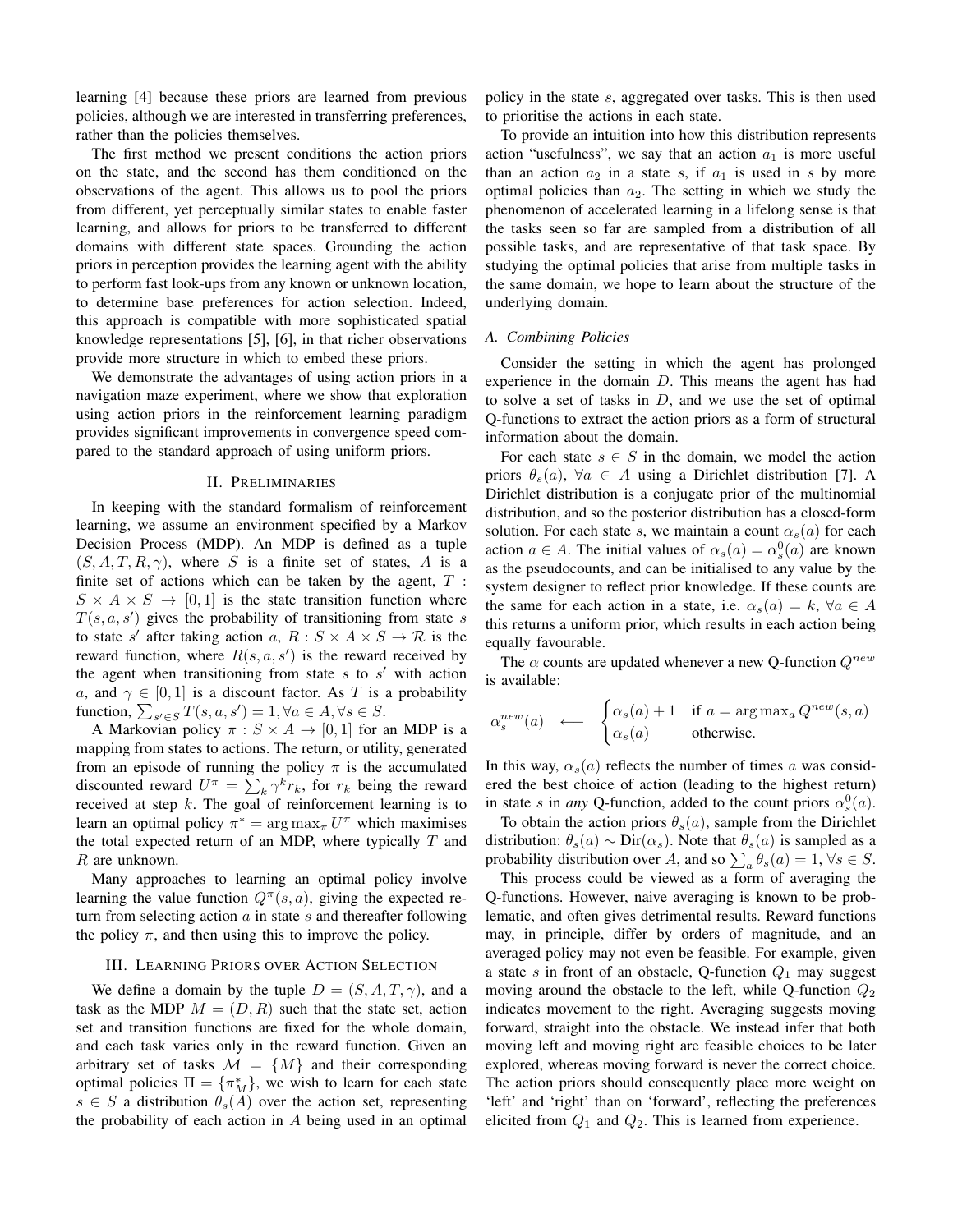# *B. Trajectory-based Priors*

The assumption that the agent has access to the full policy set  $\Pi$  for the task set  $M$  is a strong one. We can relax this by providing the agent with access to trajectories, rather than full policies, sampled from some policies in the domain. These are preferably near optimal, and may be demonstrated by some domain expert or by the agent itself. This could easily be the case during the process of long term development.

Define a trajectory as a sequence of states-action pairs (with the final action being null):  $\tau = (s_0, a_0), (s_1, a_1), \ldots, (s_T, \emptyset)$ . Given a trajectory  $\tau^{new}$ , and using the same Dirichlet model, the counts are updated using

$$
\alpha_s^{new}(a) \quad \longleftarrow \quad \begin{cases} \alpha_s(a) + 1 & \text{if } (s, a) \in \tau^{new} \\ \alpha_s(a) & \text{otherwise.} \end{cases}
$$

The counts obtained using full Q-functions and those from sampled trajectories are compatible, which results in the agent being able to combine knowledge from both these sources. This is useful in the case of a long-lived agent who may, for example, first be provided with some demonstrations, and later learn policies for various tasks.

# IV. USING THE ACTION PRIORS

An action prior provides the agent with knowledge about which actions are sensible in situations in which the agent has several choices to explore. As a result, they are useful for seeding search in a policy learning process. We demonstrate this with an adaptation of traditional Q-learning [8], called  $\epsilon$ greedy Q-learning with State-based Action Priors ( $\epsilon$ -QSAP), and shown in Algorithm 1. Note, in this algorithm,  $\alpha^Q \in [0,1]$ denotes the learning rate, and should not be confused with the Dirichlet distribution counts  $\alpha_s(a)$ . The parameter  $\epsilon \in [0,1]$ controls the trade-off between exploration and exploitation. Both  $\alpha^Q$  and  $\epsilon$  are typically annealed after each episode.

Algorithm 1  $\epsilon$ -greedy Q-learning with State-based Action Priors  $(\epsilon$ -QSAP)

**Require:** action prior  $\theta_s(a)$ 1: Initialise  $Q(s, a)$  arbitrarily 2: for every episode  $k = 1...K$  do 3: Choose initial state s 4: repeat 5:  $a \longleftarrow \begin{cases} \arg \max_{a} Q(s, a), & \text{w.p. } 1 - \epsilon \end{cases}$  $a \in A$ , w.p.  $\epsilon \theta_s(a)$ 6: Take action  $a$ , observe  $r$ ,  $s'$ 7:  $Q(s, a) \leftarrow Q(s, a) + \alpha^Q[r + \gamma \max_{a'} Q(s', a') Q(s, a)$ 8:  $s \longleftarrow s'$ 9: **until**  $s$  is terminal 10: end for 11: **return**  $Q(s, a)$ 

The difference between this and standard  $\epsilon$ -greedy Qlearning can be seen on line 5. This is the action selection step, consisting of two cases. The first case deals with exploiting

the current policy stored in  $Q(s, a)$  with probability  $1 - \epsilon$ , and the second case with exploring other actions  $a \in A$  with probability  $\epsilon$ . The exploration case is typically handled by choosing the action uniformly from  $A$ , but instead we choose with probability based on the prior  $\theta_s(a)$  to shape the action selection based on what were sensible choices in the past. This is aided by the fact that  $\theta_s(a)$  is a probability distribution.

The effect is that the agent exploits the current estimate of the optimal policy with high probability, but also explores, and does so with each action proportional to the number of times that action was favoured in previous tasks.

#### V. CONDITIONING PRIORS ON PERCEPTION

The primary limitation of the state-based action priors described in Section III is that the reuse of these priors is restricted to specific, previously visited states in the same domain D. In order to extend the portability of these priors, we generalise their use by associating them with perceptual features, rather than more specific absolute state information. This is possible by noting that in many cases there is a dependence between priors of different states, possibly in the form of physical constraints or general commonsense behaviour. This enables cross domain transfer, as the priors may be used in different state spaces, provided the observation space remains the same. The assumption is that even though the action priors could be grounded in the state, they actually relate to observations, in that the current observables dictate useful actions, rather than some arbitrary state identification. This change also allows action priors to be used in partiallyobservable scenarios.

Therefore, instead of learning  $\theta_s(a), \forall s \in S$ , we learn  $\theta_o(a), \forall o \in \mathcal{O}$ , where  $\mathcal O$  is the observation space. In this case, the observations are a function of the state  $o(s)$ , and depend on the sensing capabilities of the agent. We assume there is redundancy in the observation space, and so the inverse mapping from observation to state is non-unique. The Dirichlet model works just as before, with the equivalent learning process:

$$
\alpha_{o(s)}^{new}(a) \quad \longleftarrow \quad \begin{cases} \alpha_{o(s)}(a) + 1 & \text{if } a = \arg \max_a Q^{new}(s, a) \\ \alpha_{o(s)}(a) & \text{otherwise.} \end{cases}
$$

Note that the priors from multiple states will map to the same perception-based action priors, increasing the speed of learning. This is because if the same observation is obtained at different states, the action prior information is updated better due to this, as more data is acquired for that observation during a training episode. The assumption we have made is that the world, which is potentially infinite in states, is composed of a finite number of observational patterns.

The perceptual action priors can then similarly be used in a variant of Q-learning. This modification,  $\epsilon$ -greedy Q-learning with Perception-based Action Priors  $(\epsilon$ -QPAP), is shown in Algorithm 2.

This variant differs from  $\epsilon$ -QSAP in that the perceptual action priors  $\theta_o(a)$  are used instead of the state action priors  $\theta_s(a)$ . The effect is that the state space S and state transition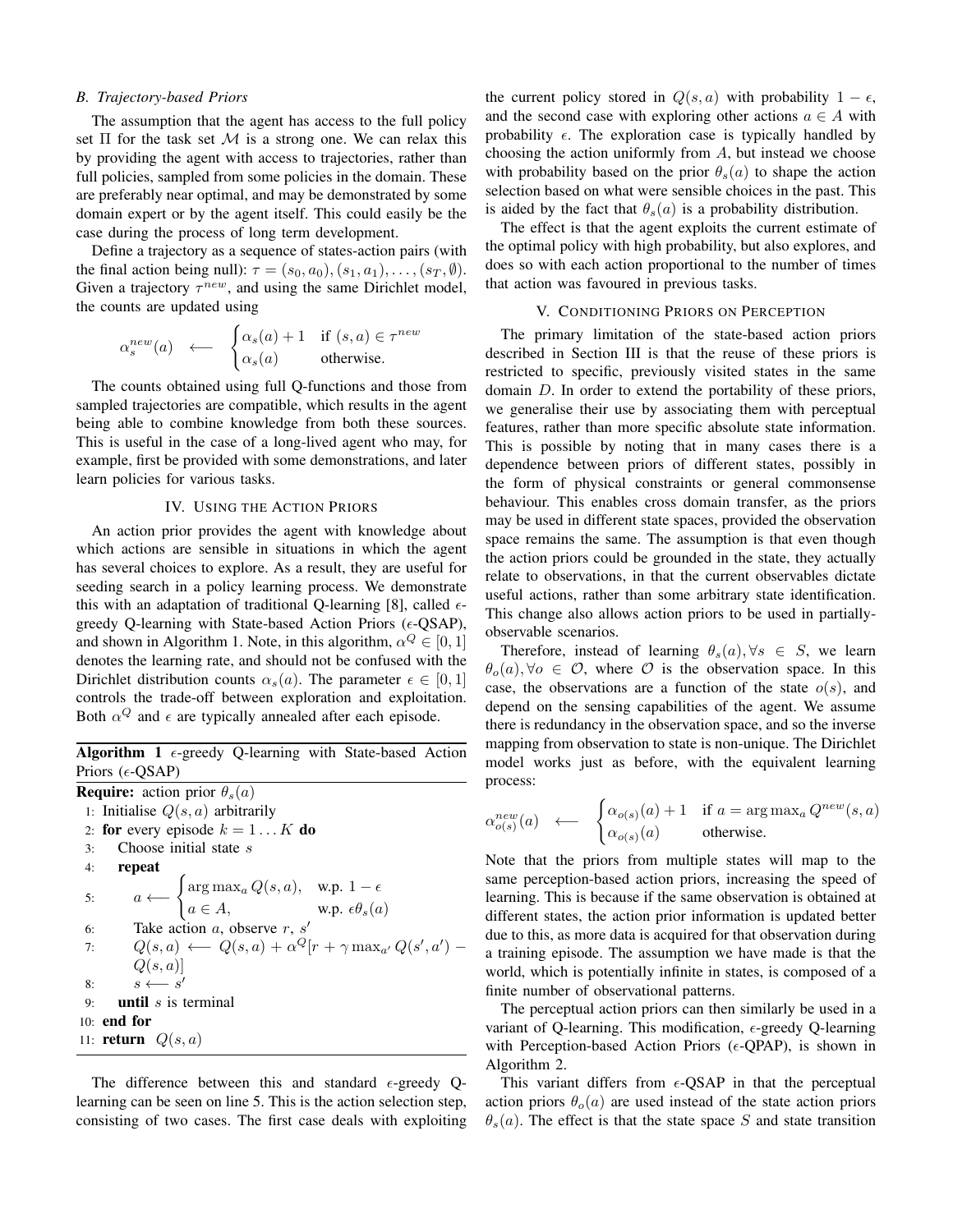Algorithm 2  $\epsilon$ -greedy Q-learning with Perception-based Action Priors ( $\epsilon$ -QPAP)

**Require:** perceptual action prior  $\theta_o(a)$ 1: Initialise  $Q(s, a)$  arbitrarily 2: for every episode  $k = 1...K$  do 3: Choose initial state s 4: repeat 5:  $o \leftarrow$ -observations(s) 6:  $a \longleftarrow \begin{cases} \arg \max_{a} Q(s, a), & \text{w.p. } 1 - \epsilon \end{cases}$  $a \in A$ , w.p.  $\epsilon \theta_o(a)$ 7: Take action  $a$ , observe  $r$ ,  $s'$ 8:  $Q(s, a) \leftarrow Q(s, a) + \alpha^Q[r + \gamma \max_{a'} Q(s', a') Q(s,a)$ 9:  $s \leftarrow s$  $\prime$ 10: **until**  $s$  is terminal 11: end for 12: **return**  $Q(s, a)$ 

function  $T$  can be different to those used in the training process, provided the observation space  $\mathcal O$  remains consistent.

Line 5 refers to obtaining perceptual information (context) from the current state. The observations repeat throughout the domain, whereas the state information is global and unique. The observations used in our experiments simulate simple range scans.

Note that learning still occurs over the state space, but the actions are defined over the observation space. The action priors do not in fact require that the system is fully observable, and so our approach should be easily applicable to partially observable domains. This is because only the perceptual information available to the agent is used, whether or not this is an absolute and complete description of the state of the environment and agent.

## VI. EXPERIMENTS

Spatial navigation is one setting in which we believe an agent stands to make significant gains by using action priors. Our state-based experiment therefore takes place in a  $23 \times 23$ cell maze where every second row and column is passable space, and the remaining cells are obstacles, creating a lattice. Each task involves a random goal location which has to be reached by the agent, and each episode of a task initialises the agent in a random location in free space. The set of actions available to the agent is to move one cell North, South, East or West. The state available to the agent is the unique number of the cell the agent is occupying. Reaching the goal provides a reward of 100, walking into a wall a reward of -10, and each action taken results in -1 reward.

The nature of this maze world is such that in most cells, only two or three of the available actions are beneficial (do not result in colliding with a wall). Typically, every action is tried with equal probability during learning. However, any optimal policy has already learned to avoid collisions, and it is this knowledge we transfer to a new learning instance.



Fig. 1. Example perception-based action priors learned for  $7 \times 7$  maze worlds, from 50 random optimal Q-functions. The indicated directions in each cell are those with a non-negligible probability mass, but in every cell the agent has the choice of executing any of four directional movements. Grey cells are obstacles, and white cells are free space.

To illustrate perception-based action priors learned from optimal Q-functions, Figure 1 demonstrates the result of using our methods on  $7 \times 7$  maze worlds (smaller than our actual  $23 \times 23$  experimental worlds for ease of visualisation), extracted from Q-functions which were the optimal solutions to 50 random tasks. An arrow in a cell is drawn in a direction only if any mass was allocated to that direction by any Qfunction. Note that this results in the "useful" actions of the domain, being the actions that do not cause collisions with obstacles. The use of action priors effectively reduces the set of actions from four in each cell to the subset which were useful in the training tasks (55.26% and 63.16% of the full action sets respectively in the examples shown in Figure 1).

The experimental procedure is as follows. We generate a set of tasks in the domain, and allow the agent to learn the corresponding optimal Q-functions. We then extract the action priors  $\theta_s(a)$  from these, using the method described in Section III, and finally provide the agent with a new set of tasks which use the priors for exploration as discussed in Section IV.

Figure 2 shows the improvement in convergence speed obtained through the addition of action priors. These results were averaged over learning of 10 different tasks, and this speedup was achieved using the policies obtained from 10 training task optimal policies. One important observation is that the  $\epsilon$ -QSAP algorithm immediately receives positive return, unlike Q-learning, as it has learned to avoid harmful actions. The results do not include the training times for  $\epsilon$ -QSAP, which can be considered a once-off overhead which need not be repeated for any future task. Alternatively, if the priors are updated with each new task instance then  $\epsilon$ -QSAP starts with no advantage, but after 10 tasks achieves the performance benefits shown.

Note that the Q-learning baseline is equivalent to  $\epsilon$ -QSAP with a uniform action prior. Additionally, the fact that we are modelling the action prior as a Dirichlet distribution means that none of the action probabilities ever decrease to zero (assuming they started with a uniform prior and  $\alpha_s^0(a)$  >  $0, \forall s, a$ ). As a result, an action is never wholly excluded from the action set, and so all convergence guarantees are retained.

The second experiment demonstrates the advantages of  $\epsilon$ -QPAP in tasks with different state spaces and transition functions. The domain here was a similar  $23 \times 23$  gridworld, but instead of the lattice configuration, a random percentage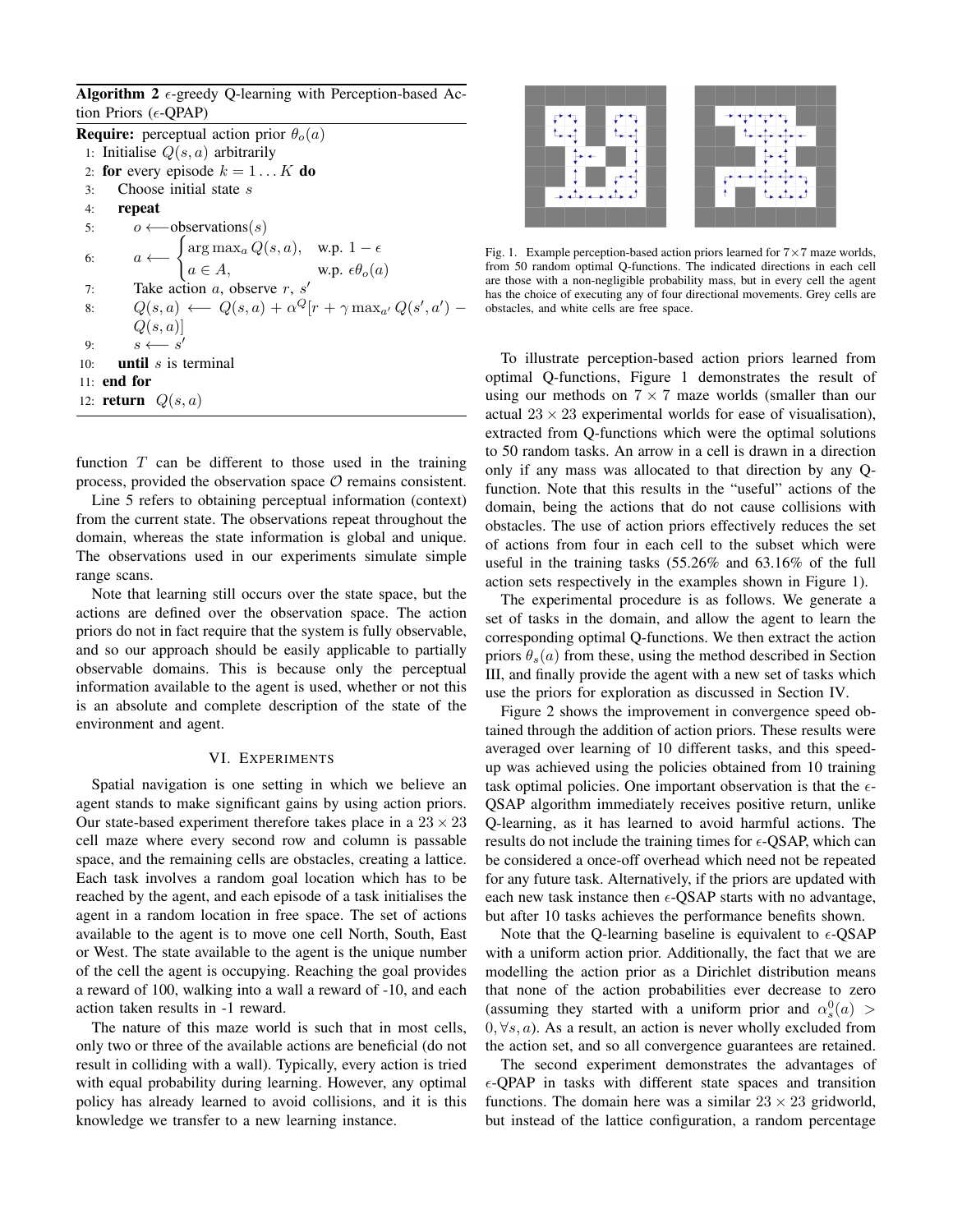

Fig. 2. Comparing the learning rates of Q-Learning with State-based Action Priors ( $\epsilon$ -QSAP) to Q-learning, in the 23  $\times$  23 maze domain. The results are averaged over 10 different random tasks. The shaded bars below indicate episodes taken for each method to reach 90% of optimal return. The error bars indicate one standard deviation.

| ------<br>CHEEK                        | <b>STATISTICS</b><br><br>w<br>m                                                                        | ж                                                          | -----------<br><b>TOP</b><br>.cm<br><b>HEER</b>                     | m                                                       |
|----------------------------------------|--------------------------------------------------------------------------------------------------------|------------------------------------------------------------|---------------------------------------------------------------------|---------------------------------------------------------|
| a spani<br>- 66<br>mas a<br><b>WEE</b> | 70.A<br>œ<br>an.<br>78<br><b>SENC</b><br><b>Book A.B.</b><br><b>SERK</b><br><b>Time</b><br><b>STAR</b> | m<br>,,,,,,,,<br>,,,,,,,                                   | <b>THERMANES</b><br><b>MEERS</b><br>- - -<br>×<br><b>THE</b><br>С'n | 79.<br>ж                                                |
| 78<br>-2347                            | ж<br>---<br>х<br><b>SECU</b><br>ч.                                                                     | <b>TEER</b><br><b>WARRANT</b><br>m<br><b>HILL</b>          | <b>SHET</b><br>www.c                                                | TBK.<br>m<br><b>SOF</b>                                 |
| æ<br>Æ.<br>m<br>■■■                    | ×<br>×<br>-<br><b>There</b><br>wana.<br>m.<br>19 Mi                                                    | <b>THE</b><br><b>BERTHER</b><br>-----<br>ж<br><b>THEFT</b> | ÷.<br><b>THEFT</b><br><b>BECKE</b><br>m<br>m                        | 766<br>'n Bat<br>m<br>BS.<br><b>COLOR</b><br>---<br>389 |
| - 19                                   | <b>SHEET BEE</b>                                                                                       | ×                                                          | <b>STATISTICS</b><br>棚<br><b>THE</b>                                | 295                                                     |

Fig. 3. Example world instances for the second experiment

of the cells are obstacles, while preserving the connectivity of the free space. Example mazes are shown in Figure 3.

In this domain,  $\epsilon$ -QSAP is at a disadvantage, as the structure of the world differs greatly between trials, and in particular the connectivity of each free cell may be very different (if that cell indeed remains free between different trials). However, the perceptual contexts of the agent remain the same across trials, and so any priors learned for these percepts can be transferred between trials. We consider here simple perception of the occupancy of the 8 cells surrounding the current location of the agent. This simulates a scaled down sonar, and results in a smaller observation space than state space. The results are shown in Figure 4, and clearly show there is no marked difference in performance between Q-learning and  $\epsilon$ -QSAP, but  $\epsilon$ -QPAP shows greatly accelerated convergence of learning.

#### VII. RELATED WORK

Work by Sherstov and Stone [9] has similar aspirations to those of our own methods. In problems with large action sets  $(|A| \sim 100$ , often from parametrised actions), they also try to either cut down the action set, or bias exploration in learning. The difference is that the reduced action set, or the relevance of an action, is determined from the training data of optimal policies for the *entire* domain, rather than for each state or observation. This has the effect of pruning away actions that are always harmful in the domain, but the pruning is not context-specific.

Other work on learning policy priors [10] also has similar aspirations to our own. They propose a policy search algo-



Fig. 4. Comparing the learning rates of Q-Learning with Perception-based Action Priors ( $\epsilon$ -OPAP), O-Learning with State-based Action Priors ( $\epsilon$ -OSAP) and Q-learning, in the  $23 \times 23$  noise domain, with 50%-80% noise. The results are averaged over 10 different random tasks. The shaded bars below indicate episodes taken for each method to reach 90% of optimal return. The error bars indicate one standard deviation.

rithm, based on MCMC, which learns priors over the problem domain. The method requires the specification of a hyperprior (abstract prior knowledge) over the prior, with the effect that the method learns priors which it is able to share among states. For example, the method can discover the dominant direction in a navigation domain, or that there are sequences of motor primitives which are effective and should always be prioritised during search.

Learning action priors is related to the idea of dividing a problem (or set thereof) into an agent space and a problem space [11]. The agent space refers to commonalities between the problems, and the problem space is specific to each task. This formulation involves learning a reward predictor which, in a sense, can be used to guide action selection.

Where our approach reduces computation by biasing and restricting the search over action space, similar benefits have been found by only searching over limited aspects of the state space, particularly in relational planning problems. Notable examples include reasoning only in terms of the subset of objects that are relevant for current planning purposes (relevance grounding) [12], or using variables to stand in for the objects relevant to the current actions (deictic references) [13].

Options [14] are a popular formalism of hierarchical reinforcement learning, and are defined as temporally extended actions with initiation sets where they can be invoked, and termination conditions. There are many approaches to learning these [15]. Although there are similarities between learning the initiation sets of options and action priors, they are distinct, in that an initiation set defines where the option *can physically be instantiated*, whereas an action prior describes regions where the option is *useful*. For example, while punching a door may always be physically possible, it would seldom make sense for a robot to do this, but that choice would not be ruled out by